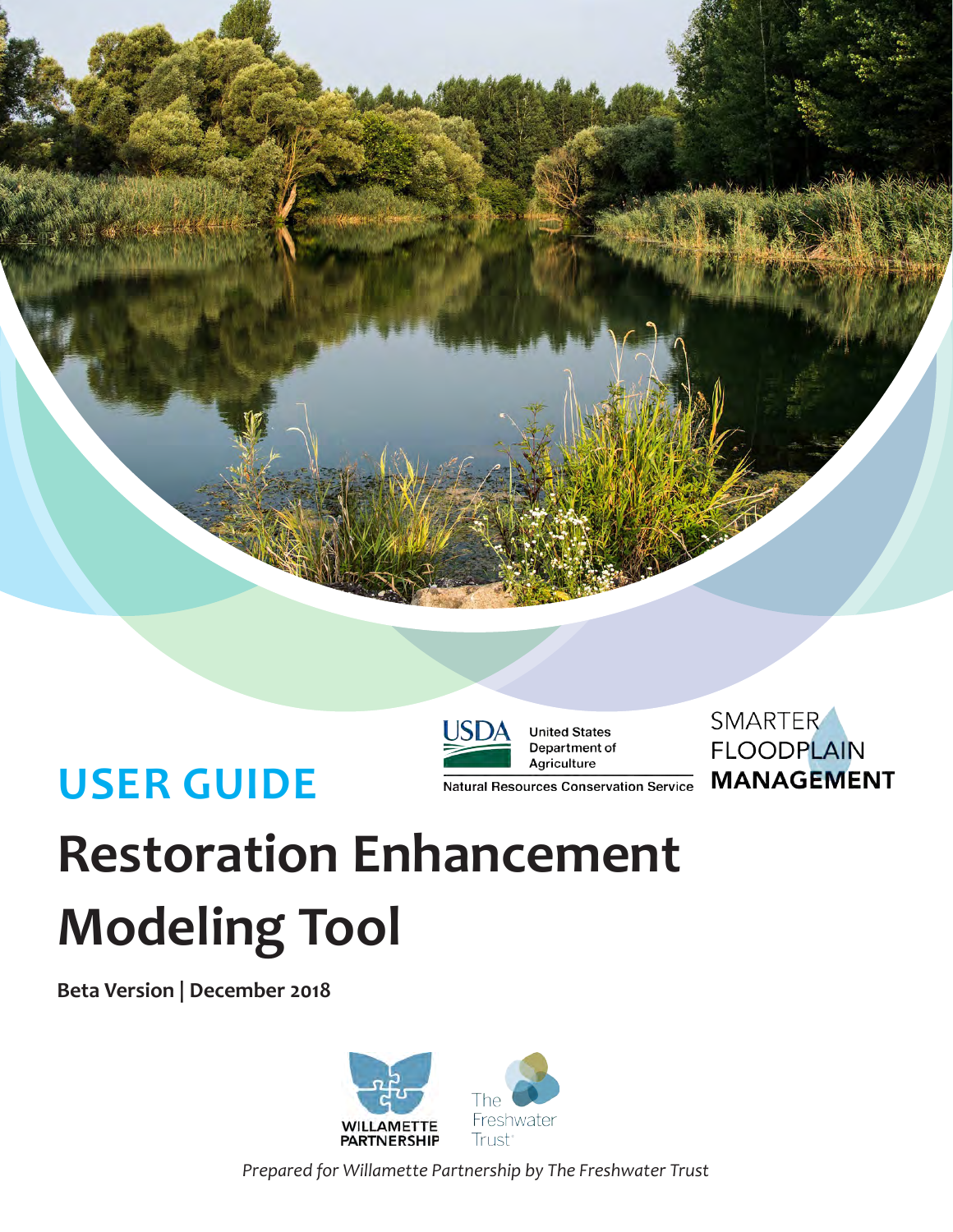# **Table of Contents**

| $\mathbf{1}$   |                |       |  |  |  |  |  |
|----------------|----------------|-------|--|--|--|--|--|
|                | 1.1            |       |  |  |  |  |  |
|                | 1.2            |       |  |  |  |  |  |
| $\overline{2}$ |                |       |  |  |  |  |  |
|                | 2.1            |       |  |  |  |  |  |
| 2.2            |                |       |  |  |  |  |  |
|                | 2.3            |       |  |  |  |  |  |
|                |                | 2.3.1 |  |  |  |  |  |
|                | 2.3.2<br>2.3.3 |       |  |  |  |  |  |
|                |                |       |  |  |  |  |  |
|                |                | 2.3.4 |  |  |  |  |  |
| 3              |                |       |  |  |  |  |  |
| 4              |                |       |  |  |  |  |  |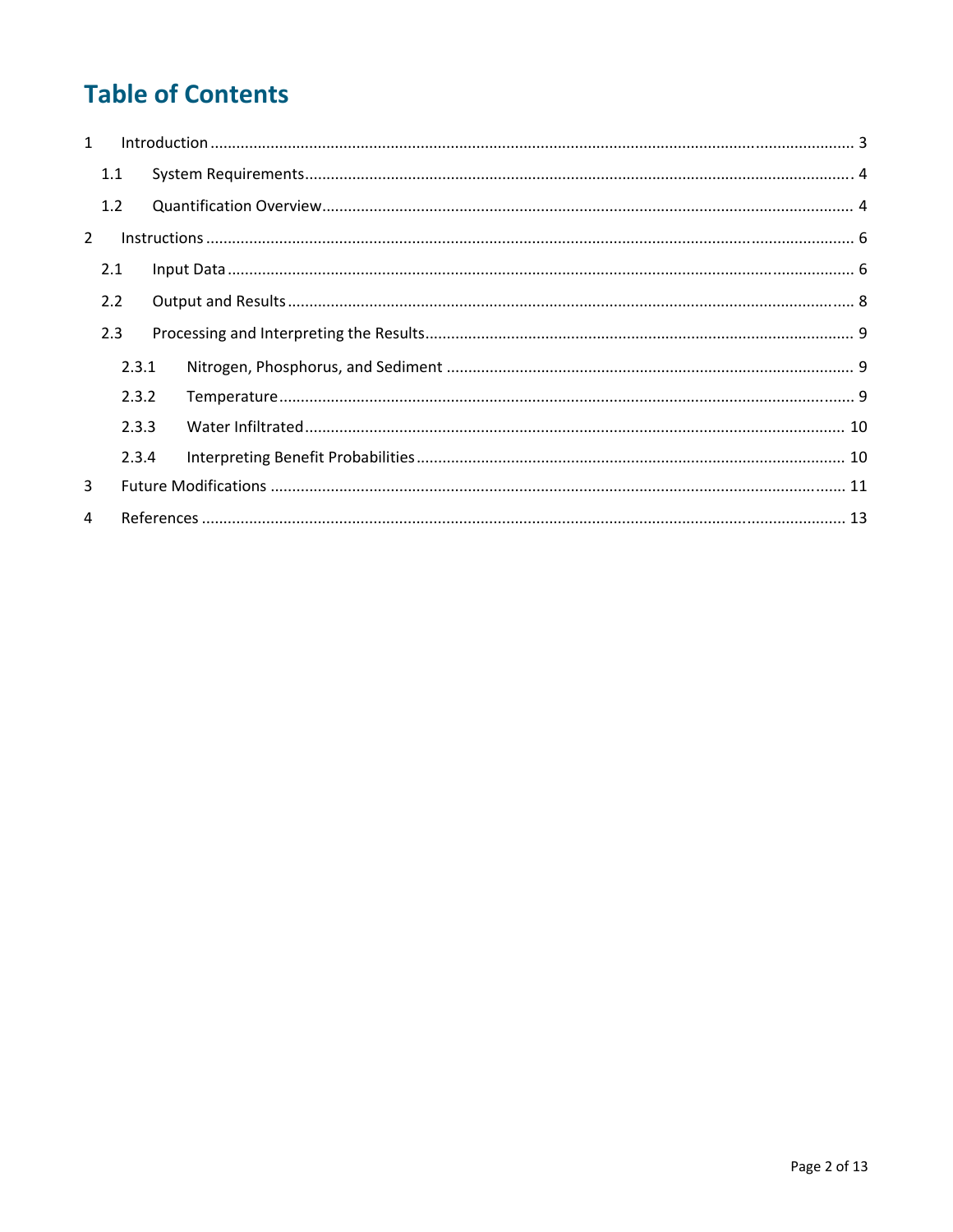# **1 Introduction**

In 2014, Willamette Partnership received a Conservation Innovation Grant (CIG) from the Natural Resources Conservation Service (NRCS) to integrate the science, policy, and tools to support floodplain markets and incentives. The Freshwater Trust (TFT) is supporting this effort by developing and adapting tools that quantify the environmental benefits from floodplains. The tools developed as part of this effort will help communities quantify the water quality, hydraulic, and hydrologic benefits of floodplain restoration actions and communicate the range of ecosystem services provided by floodplains.

Physical characteristics, including stream channel complexity, lateral connectivity, flood storage, and the interaction of water with the floodplain, are the primary drivers of water quality changes in aquatic systems. These physical characteristics alter the movement of water, allowing high flows to inundate the floodplain and potentially lead to improved water quality. Floodplain inundation can increase infiltration and nutrient cycling, allowing for burial and uptake of phosphorus and the complete removal of nitrogen through denitrification. During periods of inundation, floodplains can act as a sediment sink, as sediment suspended in the water column can settle and be deposited on the floodplain. Complex physical characteristics of the channel, such as meander bends or variable geometry, can increase hyporheic exchange flows. These hyporheic exchange flows can buffer surface water temperatures and produce cold‐water patches that support a natural thermal regime.

Multiple models and tools currently exist and provide a means to evaluate different floodplain features and functions. Many of these models can be used together to generate a more holistic understanding of the ecosystem services provided by intact floodplains. At this time, however, none of the available tools are able to quantify all of the water quality benefits that may result from floodplain restoration or management actions. The tool that TFT is currently developing captures and quantifies these environmental benefits, specifically the water quality, hydraulic, and hydrologic benefits of floodplain restoration and management actions. In addition, it provides information to help communicate the range of ecosystem services provided by floodplains.

It is important to note that multiple site-level models that rely on extensive input data to predict changes in water quality and quantity already exist, such as HEC‐RAS, Heat Source, CE‐QUAL‐W2, and AQUATOX. When the requisite data are available, these models can be used to accurately quantify the water quality and quantity benefits of a change in floodplain management. This quantification tool, however, should not be seen as a replacement for these sophisticated models. Rather, TFT designed this quantification tool to function well in situations when extensive data inputs are *not* available to the user. The goal of this effort was not to recreate these complex models, but rather to develop a predictive tool that can be used to assess the benefits of a floodplain restoration project or a change in floodplain management in the absence of extensive data. The intent of this tool is to allow floodplain managers and project developers to evaluate the impact of different management alternatives without engaging in extensive modeling.

The quantification tool does not require that the user complete sophisticated site‐level modeling or have a statistical background. The statistical components are a part of the back‐end of the tool and will be updated as part of tool maintenance. TFT has designed the quantification tool to allow for a range of users and varying levels of input data. TFT has worked with Willamette Partnership to understand the needs of the project's stakeholders to ensure that the tool remains flexible and functional for a diverse group of users.

In July 2016, TFT completed an initial version of the quantification tool built using the R software environment. In the initial version, the quantification tool included two R scripts that required the user to interface with the R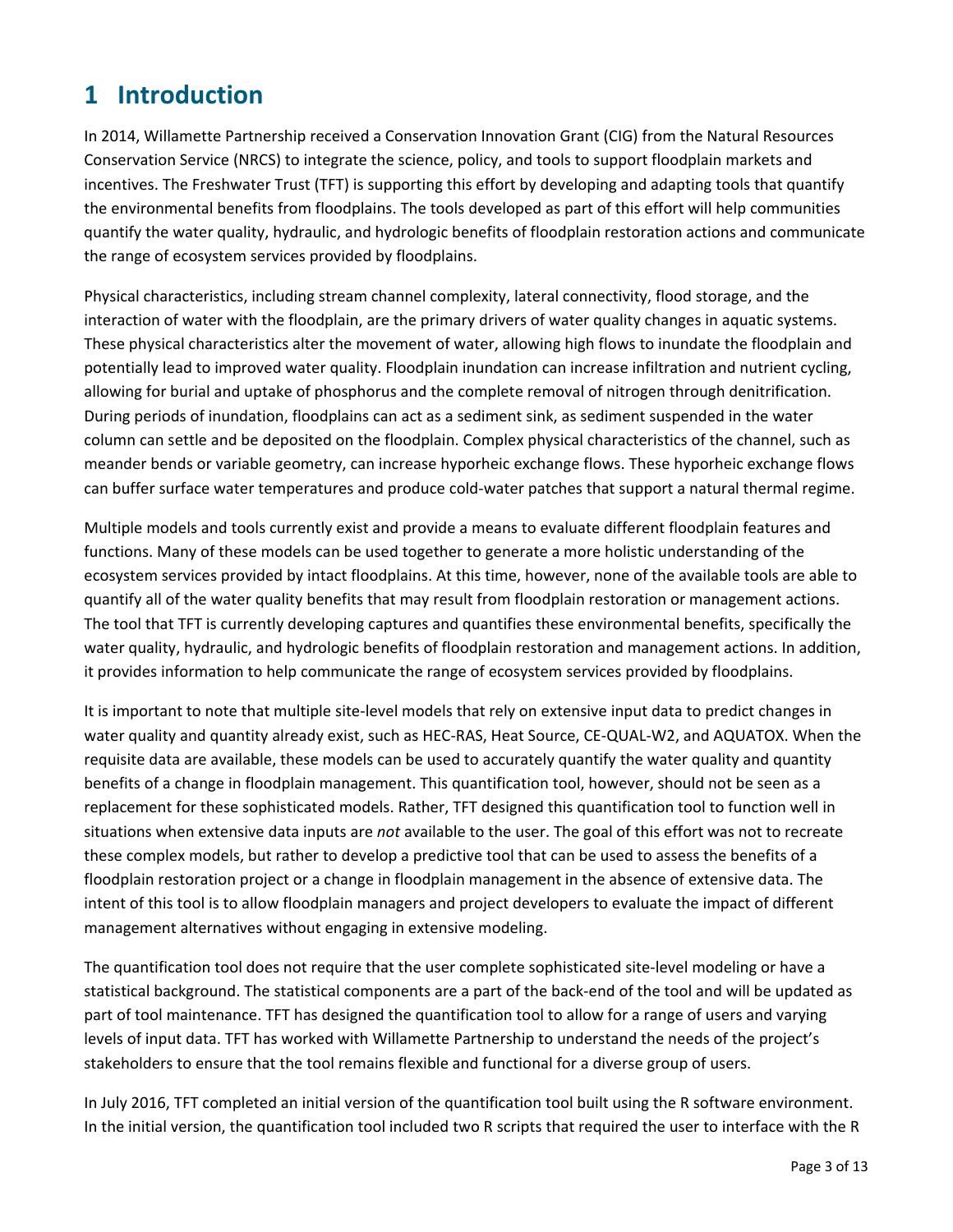software directly using a desktop application. In this recent version, TFT made substantial improvements to the user interface of the tool. The primary improvement was changing from desktop-based script to a web-based tool with a graphical user interface. The graphical user interface provides the user with additional information and guidance on parameter selection.

This user guide provides information on how to access, set up, and run the quantification tool. This guide also provides information on how to process and interpret the tool output. The final version of the user guide will also include the procedure to update and maintain the quantification tool.

### **1.1 SYSTEM REQUIREMENTS**

The quantification tool was built using the R software environment. R is a free statistical computing and graphics software environment that includes functionality for data manipulation, calculation, and graphical display (Venables et al., 2016). The R environment includes a large number of statistical procedures, including: linear and generalized linear models, nonlinear regression models, time series analysis, classical parametric and nonparametric tests, clustering, and smoothing. In addition to the statistical procedures, TFT utilized an open‐ source R package called Shiny, which provides a framework for building interactive web applications within R. Using Shiny, once a tool has been developed it can be uploaded to a server hosted by RStudio, then shared as a webpage that serves as the user interface to the tool. One advantage of this approach is that the only system requirement for the user is the ability to access the web. Moreover, Shiny allows the tool to be built with a responsive design that adapts to the size of the screen or web browser being used. The result is that the tool can be easily viewed on any desktop or laptop computer, tablet, or smartphone.

### **1.2 QUANTIFICATION OVERVIEW**

TFT is using Bayesian networks to represent the relationships and the probabilities associated with the floodplain characteristics that promote changes in water quality. A Bayesian network is a probabilistic graphical model representing the key factors of a system and their conditional dependencies (Stewart-Koster et al., 2010). Bayesian networks can represent the relationship between a set of input variables and a response variable, and are widely used for knowledge representation and reasoning under uncertainty in natural resource management (Kragt, 2009). As probabilistic models, Bayesian networks are inherently good at representing relationships between variables if the relationships involve some amount of uncertainty. They can be a useful modelling tool in situations where different types of variables and knowledge from various sources need to be integrated within a single framework (Kragt, 2009). The Bayesian network used in the tool developed by TFT incorporates the full range of published, quantified outcomes from floodplain conservation or restoration to be considered when determining potential project benefits.

The ability of a Bayesian network to predict the probability of a given outcome is a function of the volume of data that was used to build the conditional probability tables for that network. As such, the focus of the development of this Bayesian network was two‐fold: 1) to identify the major drivers of sediment, phosphorus, nitrogen, temperature, and flood storage changes in floodplains in order to create a list of potential nodes for the Bayesian network; and 2) to identify for which of these drivers there is a substantial amount of data available in the scientific literature from which to build conditional probability tables for the Bayesian network.

To develop the tool, TFT used the findings of the literature review completed in Task 1 to determine the key correlations or other influences affecting each constituent of interest. Once these preliminary relationships were identified, a supplemental literature search was performed to gather additional evidence to build the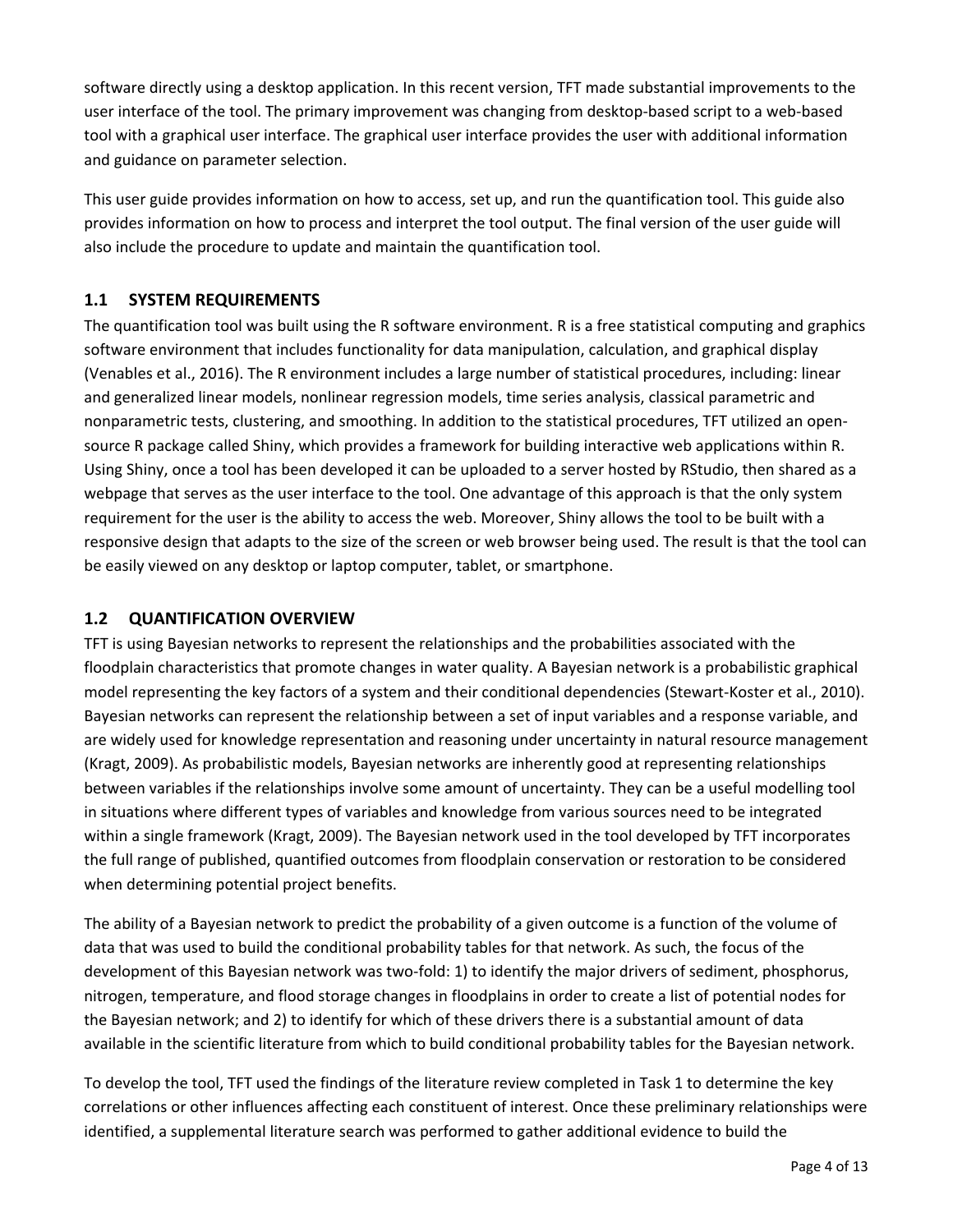conditional probability tables. This information was then used to build a graphical structure representing the expected relationships and causal influences, which served as the initial Bayesian network. Due in part to the wide range of different explanatory variables that were investigated in the studies reviewed, the initial network included a large number of nodes, many of which included a limited number of data points to inform the relationship to the outcome variable. Therefore, for the draft tool the network was simplified to include only the nodes whose general relationship to the constituent of interest was clear and supported by a variety of observations from multiple sites or studies within the scientific literature (Figure 1). Overall, 2,729 observations were included in the dataset used to build the first draft of the Bayesian network.



*Figure 1. Conceptual diagram of the draft Bayesian network.*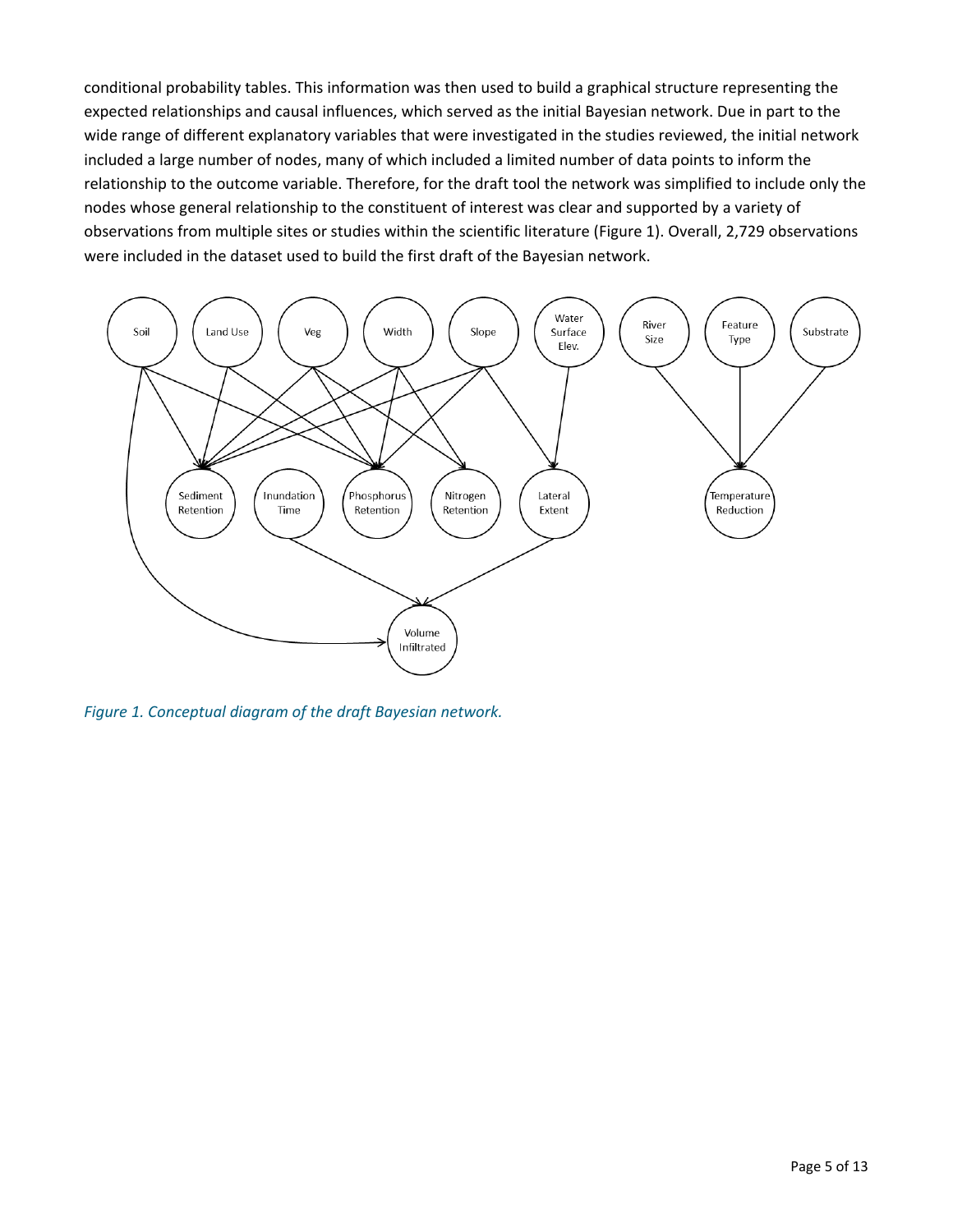# **2 Instructions**

TFT developed the quantification tool using the R software environment. The following sections provide instructions on how to use the quantification tool, the necessary data inputs, and how to process and interpret the results. The quantification tool calls upon the Bayesian model described in the previous section.

The web-based tool can be accessed at the following URL: https://thefreshwatertrust.shinyapps.io/REM\_2016

### **2.1 INPUT DATA**

The first user input required by the quantification tool is the categorization of the output probabilities (i.e., model results) into High, Medium, and Low categories. This is done using the sliders within the Goal Setting tab of the tool (Figure 2). This feature allows users to incorporate any threshold values or other values of interest into the tool outputs in order to make the results more relevant to their specific site goals. If the user chooses not to make any adjustments, the model will be run using the default threshold values. When the sliders have been adjusted to their desired positions, the user can click on the "Click to submit settings" button at the bottom left side of the page. This will prompt the tool to run the back‐end script and create the conditional probability tables for the Bayesian network using the output categories defined by the user. This process will take a few minutes.



Figure 2. The Goal Setting tab at the top of the page can be used to modify the output categories.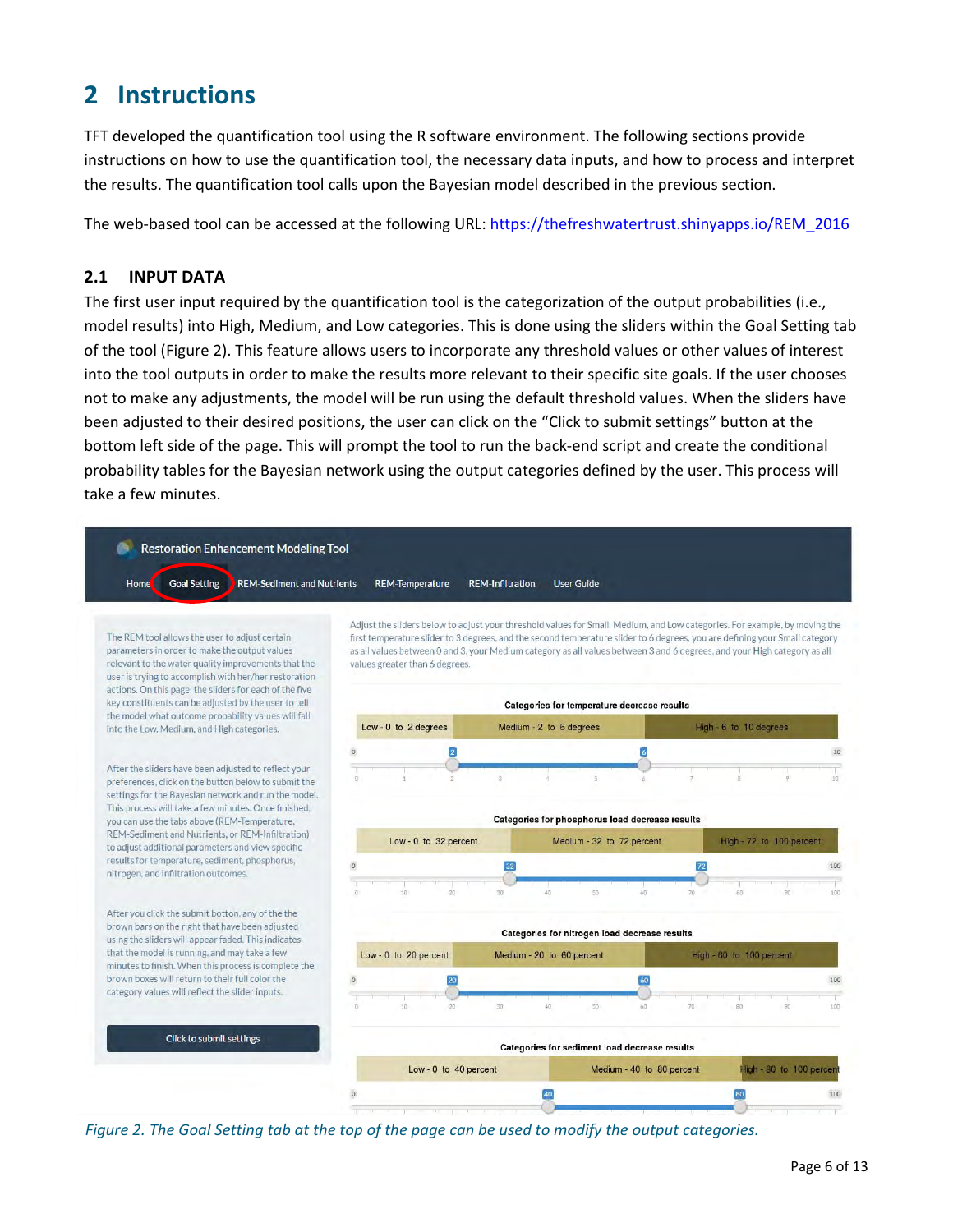Next, the user can navigate to any of the three tool tabs at the top of the page (REM‐Sediment and Nutrients, REM-Temperature, and REM-Infiltration) to adjust site characteristic inputs. Each tab contains a drop down menu for each input parameter that is an explanatory variable for the constituent in question (Figure 3). After the desired changes have been made for each of the input variables the user can run the model by clicking on the "Click to apply changes" button in the bottom left corner. If the updated input settings change the resulting output probabilities, the bar graphs at the center of the page will change accordingly.



Figure 3. Example of the drop down menus used to adjust input parameters for the REM-Sediment and Nutrient

The input variables for each of the three tabs are shown in Table 1 below. Five of the input variables are inherently categorical, and each of the six remaining numeric variables has been converted to a categorical variable—Low, Medium, or High—using the Jenks method of finding natural breaks in the distribution of values for each variable.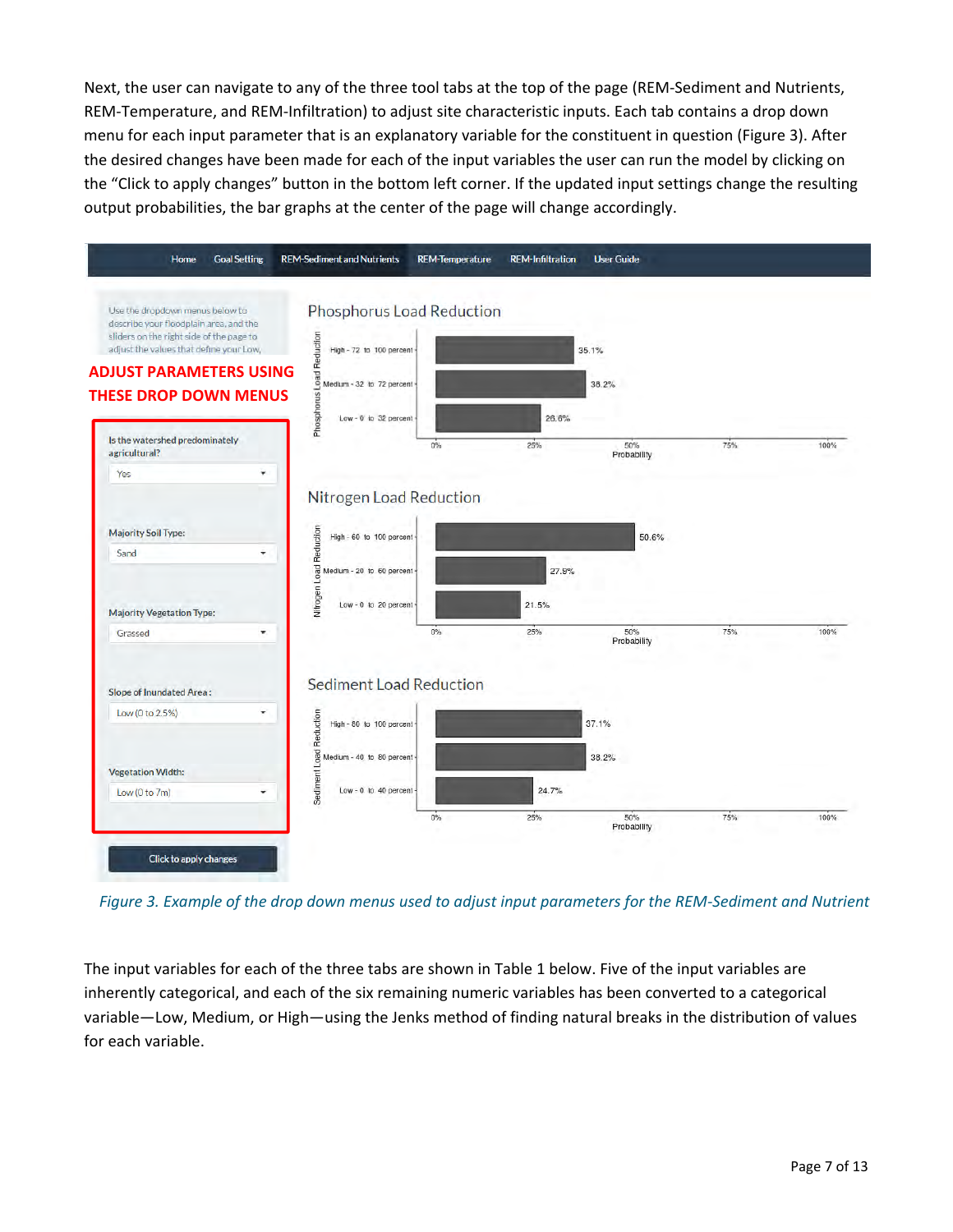#### *Table 1. User inputs and categorical options for each parameter.*

| <b>Input Variables:</b><br><b>REM - Sediment</b><br>and Nutrients | <b>Majority Soil Type</b>                    | Is the watershed<br>predominantly<br>agricultural? | <b>Major Vegetation</b><br><b>Type</b>   | <b>Vegetation Width</b>   | <b>Slope of</b><br><b>Inundated Area</b> |
|-------------------------------------------------------------------|----------------------------------------------|----------------------------------------------------|------------------------------------------|---------------------------|------------------------------------------|
|                                                                   | Silt                                         | Yes                                                | Grassed                                  | Low $(0 to 7m)$           | Low (0 to 2.5%)                          |
|                                                                   | Sand                                         | No                                                 | Herbaceous                               | Med (7.1 to 21.3m)        | Med (2.6 to 6%)                          |
| <b>Categorical options</b>                                        | Clay                                         |                                                    | Forested                                 | High (>21.4m)             | High $(> 6.1%)$                          |
|                                                                   | Loam                                         |                                                    |                                          |                           |                                          |
| <b>Input Variables:</b><br><b>REM-Temperature</b>                 | <b>River Size</b>                            | <b>Dominant</b><br><b>Substrate</b>                |                                          |                           |                                          |
|                                                                   | Small (5 <sup>th</sup> order or<br>smaller)  | Gravel                                             |                                          |                           |                                          |
| <b>Categorical options</b>                                        | Large (larger than<br>5 <sup>th</sup> order) | Cobble                                             |                                          |                           |                                          |
|                                                                   |                                              | Fine                                               |                                          |                           |                                          |
|                                                                   |                                              | Sand                                               |                                          |                           |                                          |
| <b>Input Variables:</b><br>REM-Infiltration*                      | <b>Inundation Time</b><br>(Days)             | <b>Water Surface</b><br><b>Elevation</b><br>(m)    | <b>Slope of</b><br><b>Inundated Area</b> | <b>Majority Soil Type</b> |                                          |
|                                                                   | Low (0 to 1.14<br>days)                      | Low (0 to 0.216m)                                  | Low (0 to 2.5%)                          | Silt                      |                                          |
| <b>Categorical options</b>                                        | Med (1.15 to 3.75<br>days)                   | Med (0.217 to<br>$0.384m$ )                        | Med (2.6 to 6.0%)                        | Sand                      |                                          |
|                                                                   | High (>3.75 days)                            | High (> 0.384m)                                    | High $(> 6.0%)$                          | Clay                      |                                          |
|                                                                   |                                              |                                                    |                                          | Loam                      |                                          |

\* Buffer slope and soil type are also input variables for flood storage

This script and the accompanying database will be updated regularly as part of the tool maintenance process when additional data become available.

### **2.2 OUTPUT AND RESULTS**

The output consists of two parts: (1) the output category ranges as defined by the user on the Goal Setting tab of the tool, for each of the five outputs; and (2) the resulting probability associated with each outcome category range (Figure 4).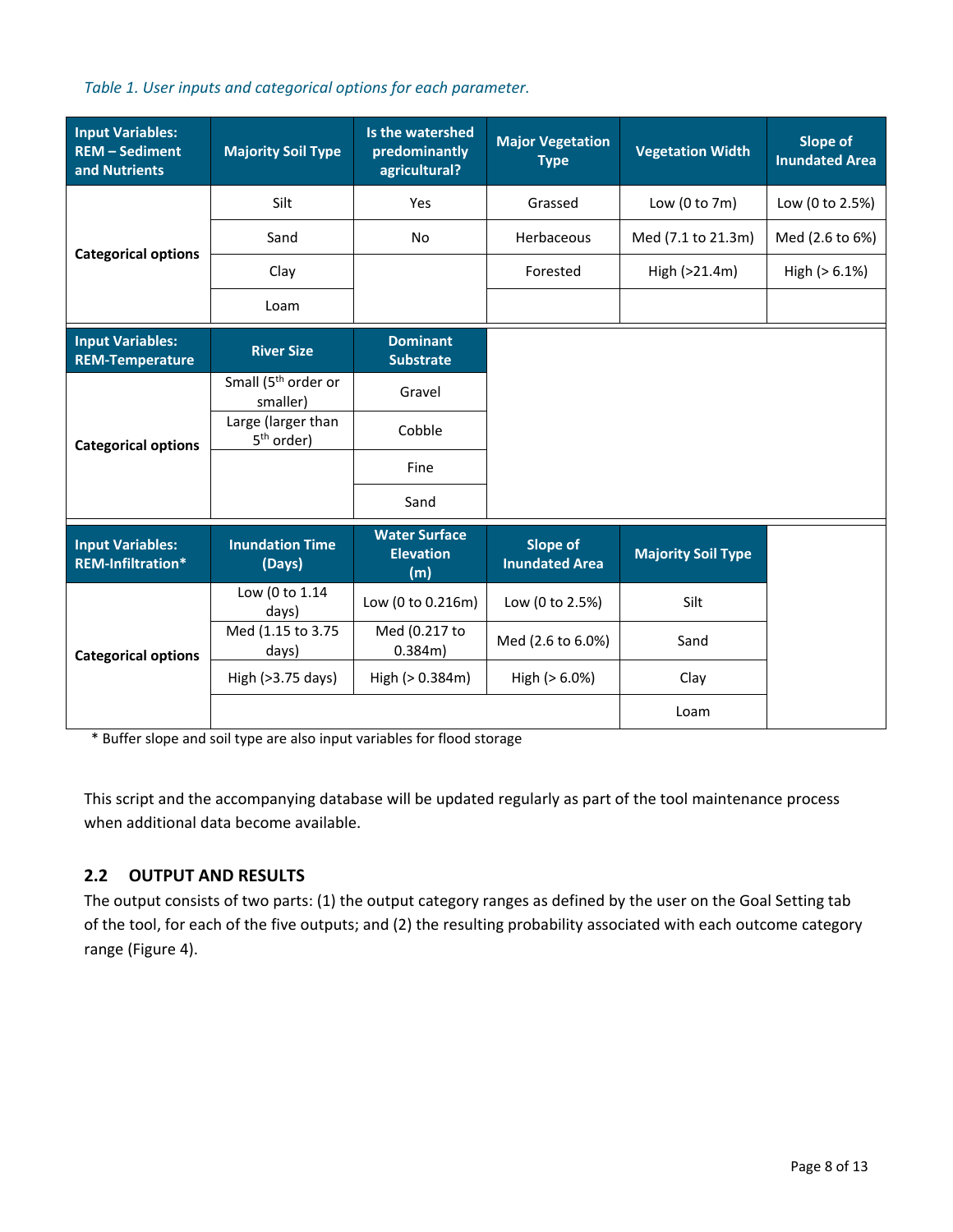### Phosphorus Load Reduction



Figure 4. Example of the output produced by the quantification tool. The horizontal bars represent the probability of seeing a phosphorus load reduction within the Low, Medium, and High ranges described on the y-axis.

### **2.3 PROCESSING AND INTERPRETING THE RESULTS**

After running the tool, the user will be presented with a set of results and associated probabilities. These results are based on the user-selected input variables, and include the calculated probability associated with each userdefined benefit category for each parameter. These probabilities represent the expectation of achieving these low, medium, or high benefits based on the reported literature.

### *2.3.1 Nitrogen, Phosphorus, and Sediment*

The nitrogen, phosphorus, and sediment benefits presented are percent reductions. These percent reductions can be converted to a nutrient or sediment load reduction using incoming water quality data. Incoming nitrogen, phosphorus, and sediment water quality data, as well as discharge data are necessary to complete the load calculation. Nutrient and sediment loads can be measured and quantified using pre‐project water quality and discharge data from the project area. In cases where insufficient water quality data are available to quantify the incoming load, the load can be estimated based on land use and land cover. Each land use category is associated with a runoff export coefficient that represents the amount of a pollutant loaded to a system from a defined area each year. The incoming nutrient and sediment load can be estimated using regional runoff export coefficients and watershed land use characteristics using the Export Coefficient Model approach described by Reckhow et al. (1980).

Once the incoming nitrogen, phosphorus, or sediment loads have been calculated, the quantification tool results can be applied:

### Load Reduction = [Percent Reduction] x [Incoming Load]

The load reduction calculation must be completed for the upper and lower value of each benefit range to characterize the range of the water quality benefits.

### *2.3.2 Temperature*

The temperature benefits expressed by the quantification tool are those associated with cold‐water microhabitats or thermal refugia. The water temperature benefits predicted by the quantification tool represent the expected difference in water temperature as a result of hyporheic exchange flows through a geomorphic feature. The water temperature difference expressed by the tool represents the difference in temperature between the mainstem water column and an individual thermal refuge.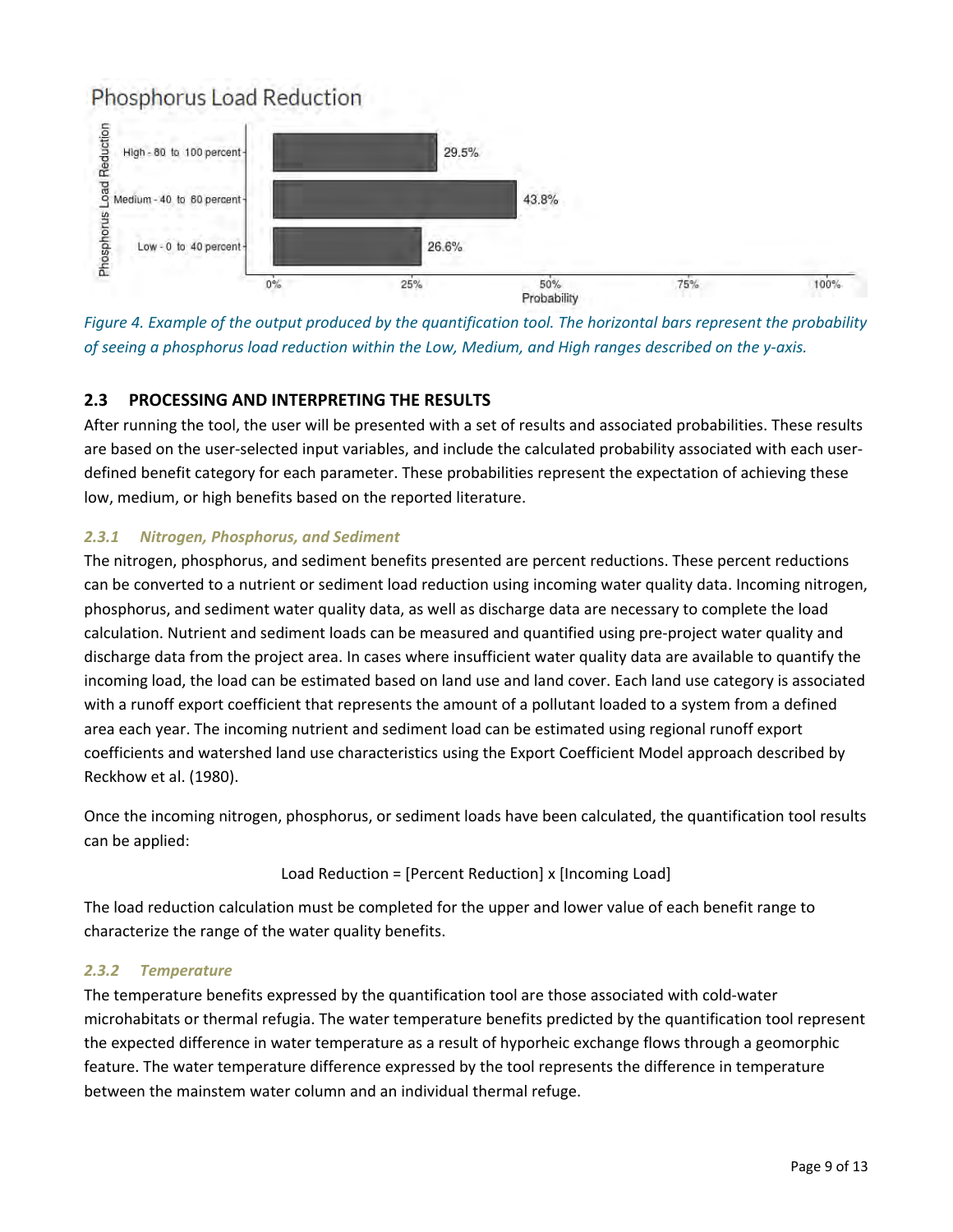The literature values used to populate the database are from conditions observed during the summer. As such, the predicted thermal benefits are not expected to occur year‐round. Additionally, the temperature difference described is the daily maximum difference in water temperature. That is, these are the thermal refuges that are available to aquatic species when mainstem water temperature peaks.

The abundance and type of geomorphic features present within a reach will drive the availability of thermal refugia. At this time, the thermal benefit of a cold‐water refuge cannot be translated into a thermal load reduction without more detailed information regarding hyporheic exchange flows through the feature. The tool outputs, along with information regarding the presence of geomorphic features, can be used to determine the abundance of thermal refugia within a project reach.

### *2.3.3 Water Infiltrated*

Infiltrated water benefit represents the volume of water infiltrated at a single cross-section of the stream, which has been normalized to a one-meter slice of longitudinal extent. The result can be applied to the full stream reach by multiplying by the reach length. The resulting volume represents the infiltrated water quantity associated with the input characteristics.

Based on a particular combination of soil type, water surface elevation, overbank duration, and bank slope, an infiltration volume range is estimated from literature values. Differences in this quantity of retained floodwater as a result of restoration actions can be used to represent the potential for peak discharge reduction, increased baseflow, and improved floodplain connectivity.

#### *2.3.4 Interpreting Benefit Probabilities*

The probabilities included with the tool results provide the user with an estimate of the likeliness of the water quality or quantity benefit occurring given the project features. These probabilities are based on the benefits documented in the literature. The probability associated with a benefit range indicates the level of confidence that the site features will result in that range of benefits. Higher probabilities indicate a higher level of confidence in the occurrence of that range of benefits.

For some feature combinations, there may not be sufficient information in the initial network to refine the probability of each benefit category for a parameter. For example, the calculated result may be 33.3% for each benefit category for a single parameter. In this example, there is insufficient information to refine the prediction further and each benefit category is equally as likely to occur. As new information becomes available and is used to update the conditional probability tables, the frequency of these results will be reduced.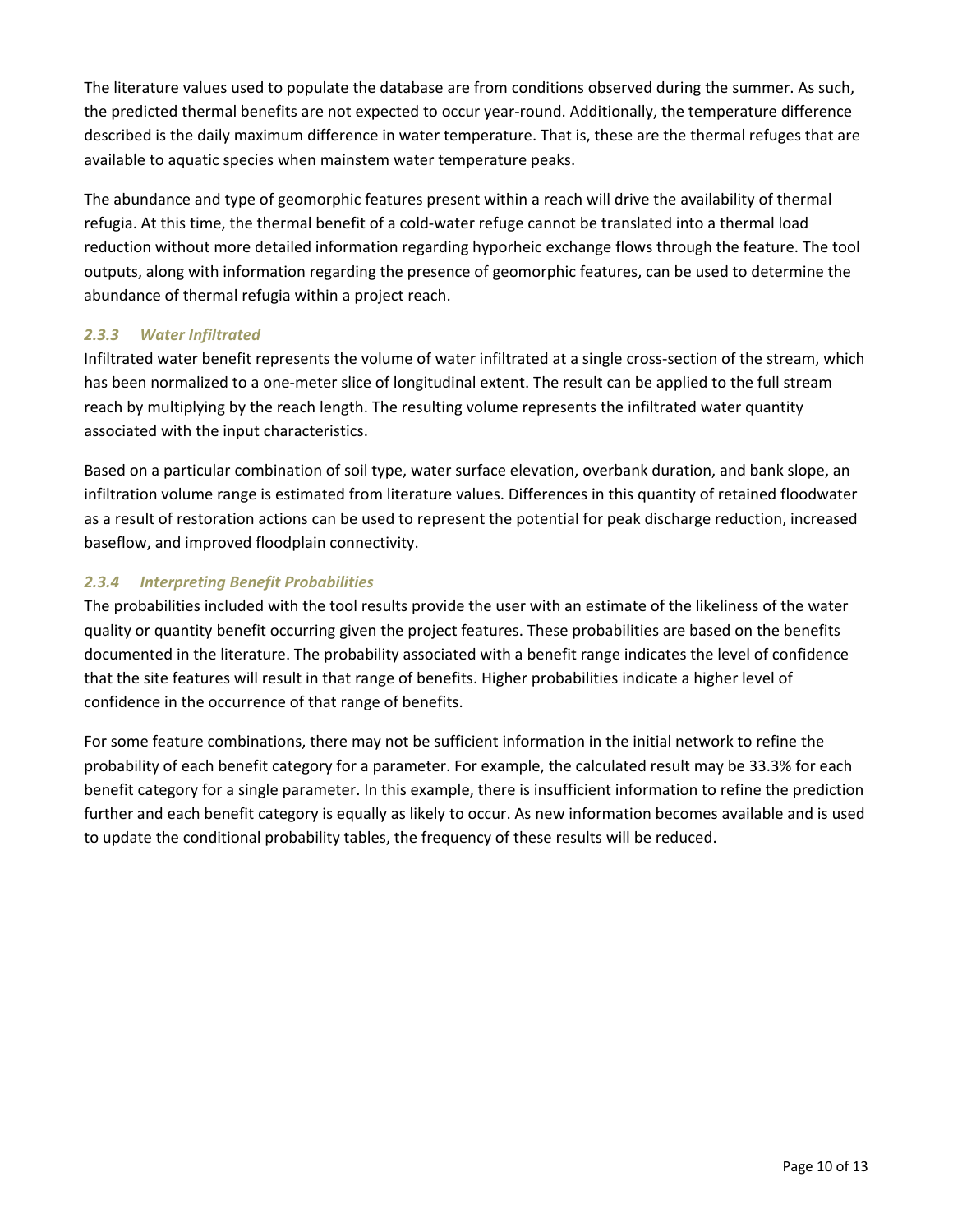# **3 Future Modifications**

The quantification tool is currently in draft form. The focus of the initial tool development effort (completed in July 2016) was to construct the foundational networks and data aggregation that serve as the basis of the tool. TFT continued to enhance the tool by refining the user interface and workflow as part of Task 3. As part of that refinement, TFT simplified the user's experience with the tool by migrating the tool from a desktop application to a web-based tool. The new version of the tool has streamlined the process for setting input conditions, and has incorporated additional flexibility to meet the needs of the user.

The next phase of the project includes piloting the quantification tool with the support of the project stakeholders. Through the piloting phase, TFT intends to identify the aspect(s) of the tool that would benefit from additional refinement. Additionally, through collaboration with the project stakeholders, TFT will work to prioritize the set of tool improvements in order to maximize the utility and usability of the quantification tool. Some of the potential tool improvements that TFT will explore and prioritize with the project stakeholders could include:

- **1)** At this time, the quantification tool requires that the user supply all of the required site‐level data. A future tool improvement could include an automated GIS process to assist the user with the aggregation and processing of spatial data.
- **2)** An additional tool improvement could include a modification to how the tool presents and processes the site‐level outputs. At this time, the user must manually convert the results to a pollutant load. A subsequent iteration of the tool could provide the user with an additional feature to calculate the incoming pollutant load and the resulting load reduction. The feature could use watershed land use characteristics and the Export Coefficient Model approach described by Reckhow et al. (1980) to determine the incoming nutrient and sediment loads. These watershed characteristics could be combined with the tool results to provide the user with an estimate of the nutrient and sediment load reduction, reducing the need for the user to complete additional calculations.
- **3)** The current version of the tool can quantify the temperature benefit of instream features (riffles, pools, etc.). A future expansion of the tool could include a feature to rapidly quantify the thermal benefits from riparian shade without complex modeling. This expanded temperature feature could allow the user to assess the thermal benefits from riparian shade based on local reach conditions, such as channel width, stream aspect, and riparian vegetation. The results of the rapid assessment would be reported as a thermal load reduction (kilocalories/day).

Once the final form of the quantification tool has been determined with the project stakeholders, TFT will develop a tool maintenance protocol to facilitate the long-term maintenance of the quantification tool. The protocol will outline the steps necessary to update or modify the tool, particularly how to incorporate new or additional data into the tool. One of the benefits of using a probabilistic approach to quantify benefits is that the tool can easily be updated as more information becomes available. In fact, the predictive power of the quantification tool increases with an increase in data. Consequently, TFT has built the quantification tool to allow for future updates to the conditional probability tables based on new data. As part of the finalization of the tool, TFT will document the data update procedure, including how to incorporate additional data and how to update the conditional probability tables. The update procedure will be included in the final User Guide.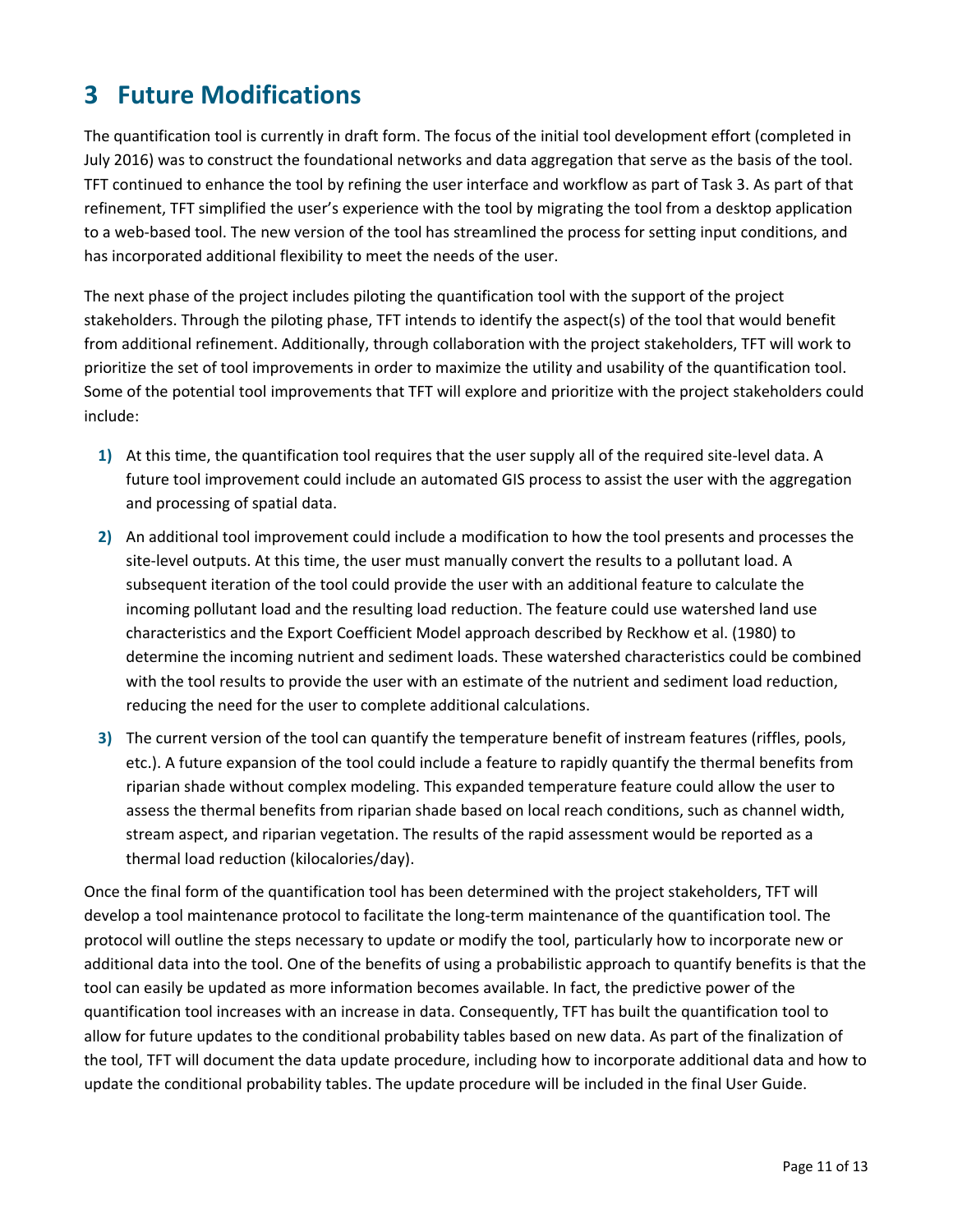After receiving feedback from the project team and stakeholders, TFT will incorporate the feedback into a subsequent iteration of the quantification tool. Any necessary modification will be documented in the updated User Guide and Background documents.